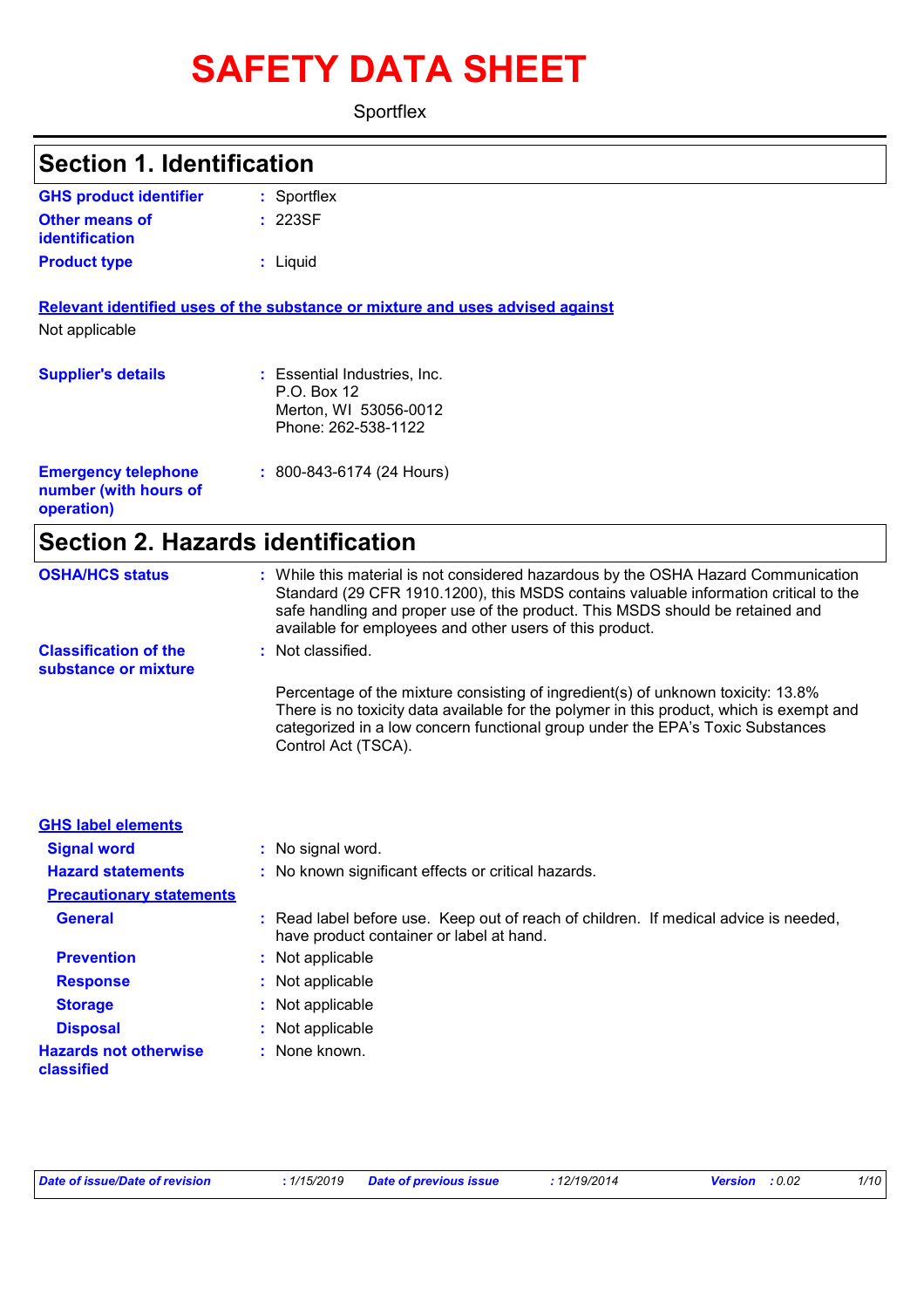## **Section 3. Composition/information on ingredients**

### **Other means of identification Substance/mixture**

**:** Mixture

**:** Not available

## **CAS number/other identifiers**

| <b>CAS</b> number   | : Not applicable |
|---------------------|------------------|
| <b>Product code</b> | : 223SF          |

| <b>Ingredient name</b>        | $\frac{9}{6}$ | <b>CAS number</b> |
|-------------------------------|---------------|-------------------|
| tris(2-butoxyethyl) phosphate | $\sim$        | 78-51-3           |
| 2-(2-methoxyethoxy) ethanol   | $ \sim$       | $111 - 77 - 3$    |

Any concentration shown as a range is to protect confidentiality or is due to batch variation.

**There are no additional ingredients present which, within the current knowledge of the supplier and in the concentrations applicable, are classified as hazardous to health or the environment and hence require reporting in this section.**

**Occupational exposure limits, if available, are listed in Section 8.**

## **Section 4. First aid measures**

### Wash out mouth with water. Remove victim to fresh air and keep at rest in a position comfortable for breathing. If material has been swallowed and the exposed person is conscious, give small quantities of water to drink. Do not induce vomiting unless directed to do so by medical personnel. Get medical attention if symptoms occur. **:** Immediately flush eyes with plenty of water, occasionally lifting the upper and lower eyelids. Check for and remove any contact lenses. Get medical attention if irritation occurs. Flush contaminated skin with plenty of water. Remove contaminated clothing and **:** shoes. Get medical attention if symptoms occur. Remove victim to fresh air and keep at rest in a position comfortable for breathing. Get **:** medical attention if symptoms occur. **Eye contact Skin contact Inhalation Ingestion : Description of necessary first aid measures**

## **Most important symptoms/effects, acute and delayed**

| <b>Potential acute health effects</b> |                                                                                                                                |
|---------------------------------------|--------------------------------------------------------------------------------------------------------------------------------|
| <b>Eye contact</b>                    | : No known significant effects or critical hazards.                                                                            |
| <b>Inhalation</b>                     | : No known significant effects or critical hazards.                                                                            |
| <b>Skin contact</b>                   | : No known significant effects or critical hazards.                                                                            |
| Ingestion                             | : No known significant effects or critical hazards.                                                                            |
| <b>Over-exposure signs/symptoms</b>   |                                                                                                                                |
| Eye contact                           | $:$ No specific data.                                                                                                          |
| <b>Inhalation</b>                     | : No specific data.                                                                                                            |
| <b>Skin contact</b>                   | : No specific data.                                                                                                            |
| <b>Ingestion</b>                      | : No specific data.                                                                                                            |
|                                       | Indication of immediate medical attention and special treatment needed, if necessary                                           |
| <b>Notes to physician</b>             | : Treat symptomatically. Contact poison treatment specialist immediately if large<br>quantities have been ingested or inhaled. |
| <b>Specific treatments</b>            | : No specific treatment.                                                                                                       |
| <b>Protection of first-aiders</b>     | : No action shall be taken involving any personal risk or without suitable training.                                           |
| Date of issue/Date of revision        | : 1/15/2019<br>2/10<br><b>Date of previous issue</b><br>: 12/19/2014<br>Version : 0.02                                         |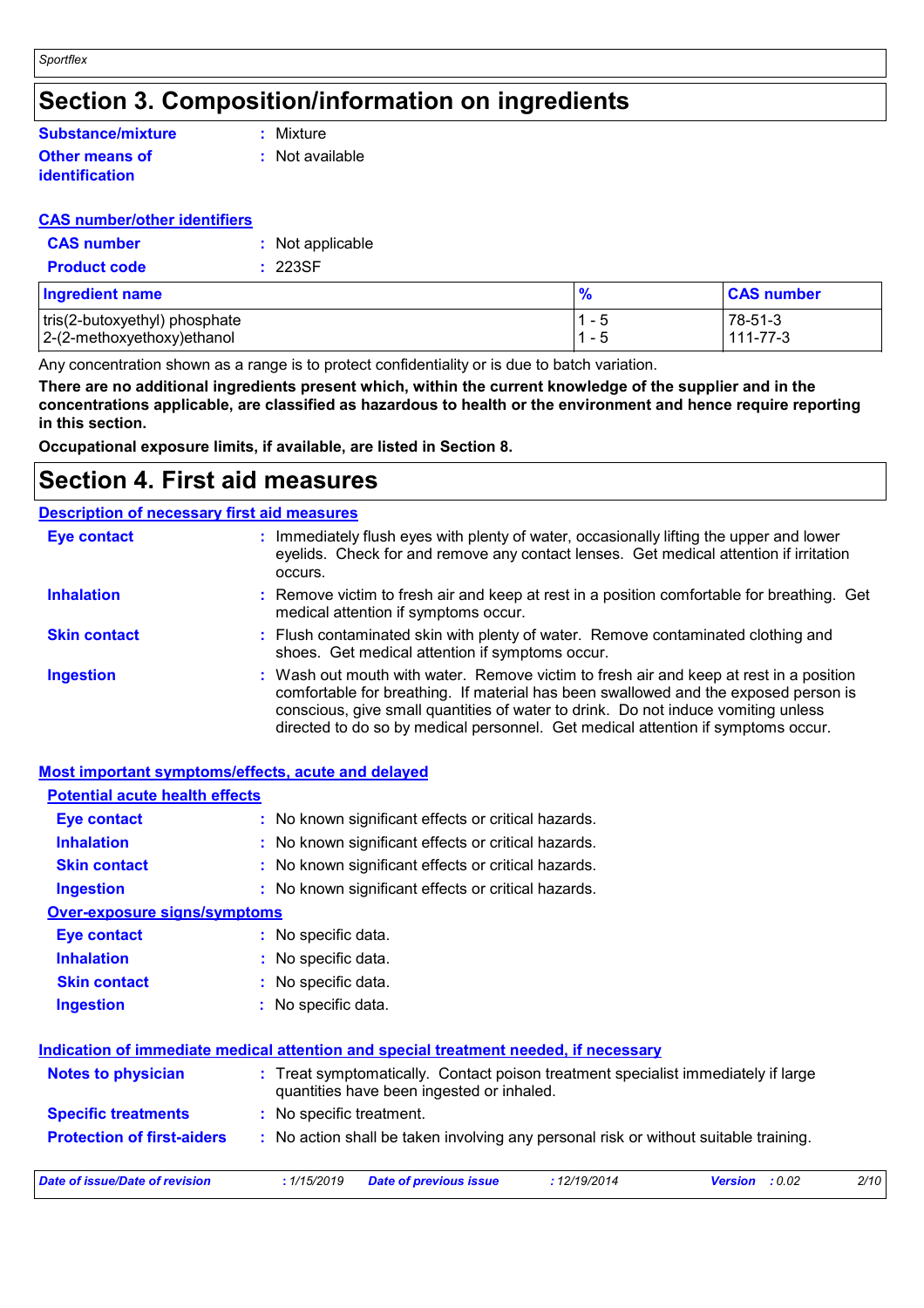## **Section 4. First aid measures**

**See toxicological information (section 8)**

## **Section 5. Fire-fighting measures**

| <b>Extinguishing media</b>                               |                                                                                                                                                                                                     |
|----------------------------------------------------------|-----------------------------------------------------------------------------------------------------------------------------------------------------------------------------------------------------|
| <b>Suitable extinguishing</b><br>media                   | : Use an extinguishing agent suitable for the surrounding fire.                                                                                                                                     |
| <b>Unsuitable extinguishing</b><br>media                 | : None known.                                                                                                                                                                                       |
| <b>Specific hazards arising</b><br>from the chemical     | : In a fire or if heated, a pressure increase will occur and the container may burst.                                                                                                               |
| <b>Hazardous thermal</b><br>decomposition products       | Decomposition products may include the following materials:<br>carbon dioxide<br>carbon monoxide<br>phosphorus oxides                                                                               |
| <b>Special protective actions</b><br>for fire-fighters   | : Promptly isolate the scene by removing all persons from the vicinity of the incident if<br>there is a fire. No action shall be taken involving any personal risk or without suitable<br>training. |
| <b>Special protective</b><br>equipment for fire-fighters | Fire-fighters should wear appropriate protective equipment and self-contained breathing<br>apparatus (SCBA) with a full face-piece operated in positive pressure mode.                              |

## **Section 6. Accidental release measures**

## **Personal precautions, protective equipment and emergency procedures**

| For non-emergency<br>personnel                               | : No action shall be taken involving any personal risk or without suitable training.<br>Evacuate surrounding areas. Keep unnecessary and unprotected personnel from<br>entering. Do not touch or walk through spilled material. Put on appropriate personal<br>protective equipment.                                                                                                                                                                                                                                                                                                       |
|--------------------------------------------------------------|--------------------------------------------------------------------------------------------------------------------------------------------------------------------------------------------------------------------------------------------------------------------------------------------------------------------------------------------------------------------------------------------------------------------------------------------------------------------------------------------------------------------------------------------------------------------------------------------|
| For emergency responders :                                   | If specialized clothing is required to deal with the spillage, take note of any information in<br>Section 8 on suitable and unsuitable materials. See also the information in "For non-<br>emergency personnel".                                                                                                                                                                                                                                                                                                                                                                           |
| <b>Environmental precautions</b>                             | : Avoid dispersal of spilled material and runoff and contact with soil, waterways, drains<br>and sewers. Inform the relevant authorities if the product has caused environmental<br>pollution (sewers, waterways, soil or air).                                                                                                                                                                                                                                                                                                                                                            |
| <b>Methods and materials for containment and cleaning up</b> |                                                                                                                                                                                                                                                                                                                                                                                                                                                                                                                                                                                            |
| <b>Small spill</b>                                           | : Stop leak if without risk. Move containers from spill area. Dilute with water and mop up<br>if water-soluble. Alternatively, or if water-insoluble, absorb with an inert dry material and<br>place in an appropriate waste disposal container. Dispose of via a licensed waste<br>disposal contractor.                                                                                                                                                                                                                                                                                   |
| <b>Large spill</b>                                           | : Stop leak if without risk. Move containers from spill area. Prevent entry into sewers,<br>water courses, basements or confined areas. Wash spillages into an effluent treatment<br>plant or proceed as follows. Contain and collect spillage with non-combustible,<br>absorbent material e.g. sand, earth, vermiculite or diatomaceous earth and place in<br>container for disposal according to local regulations (see Section 13). Dispose of via a<br>licensed waste disposal contractor. Note: see Section 1 for emergency contact<br>information and Section 13 for waste disposal. |
|                                                              |                                                                                                                                                                                                                                                                                                                                                                                                                                                                                                                                                                                            |

| Date of issue/Date of revision | : 1/15/2019 Date of previous issue | : 12/19/2014 | <b>Version</b> : 0.02 | 3/10 |
|--------------------------------|------------------------------------|--------------|-----------------------|------|
|--------------------------------|------------------------------------|--------------|-----------------------|------|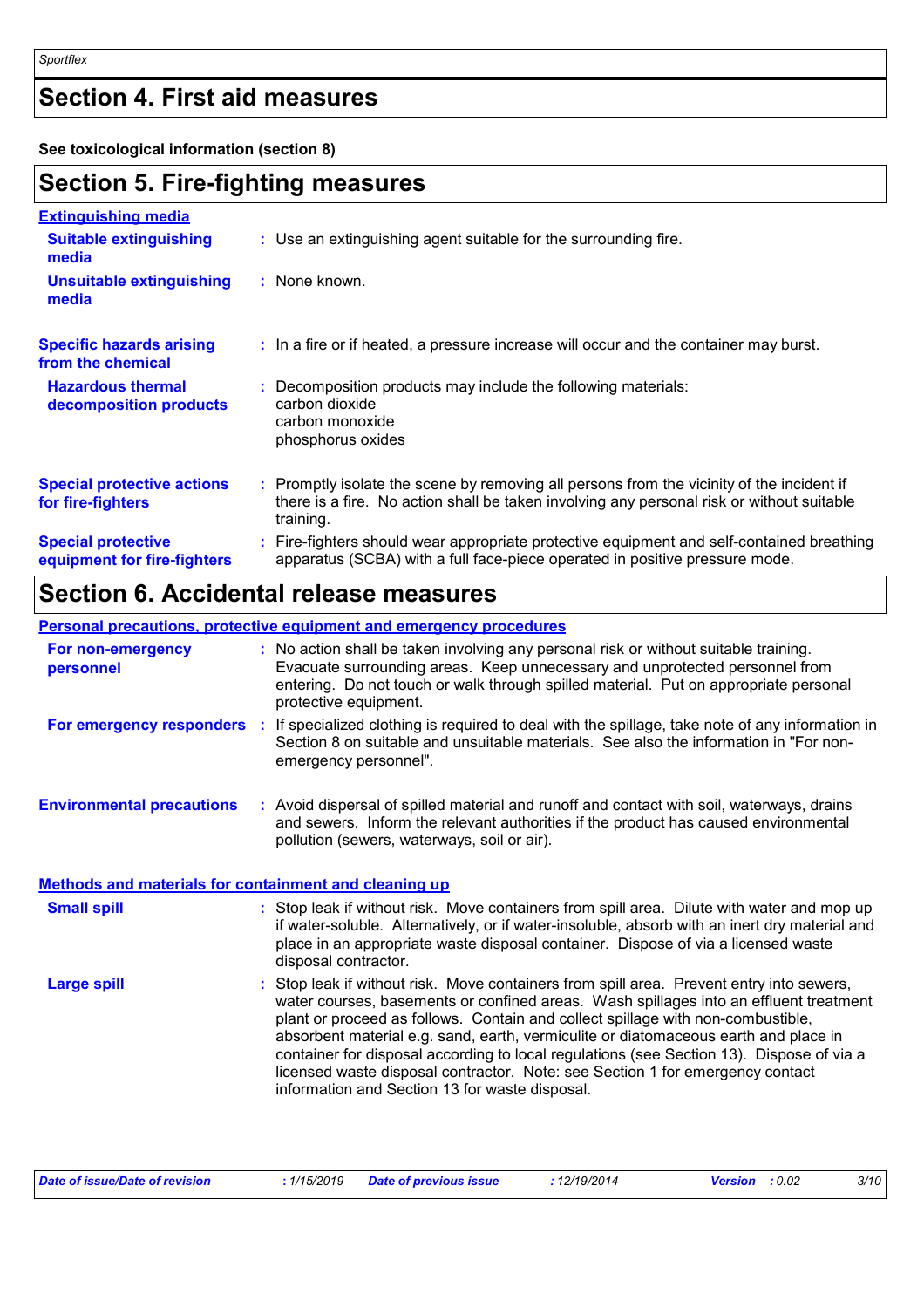## **Section 7. Handling and storage**

| <b>Precautions for safe handling</b>                                      |                                                                                                                                                                                                                                                                                                                                                                                                                                                                                              |
|---------------------------------------------------------------------------|----------------------------------------------------------------------------------------------------------------------------------------------------------------------------------------------------------------------------------------------------------------------------------------------------------------------------------------------------------------------------------------------------------------------------------------------------------------------------------------------|
| <b>Protective measures</b>                                                | : Put on appropriate personal protective equipment (see Section 8).                                                                                                                                                                                                                                                                                                                                                                                                                          |
| <b>Advice on general</b><br>occupational hygiene                          | : Eating, drinking and smoking should be prohibited in areas where this material is<br>handled, stored and processed. Workers should wash hands and face before eating,<br>drinking and smoking. Remove contaminated clothing and protective equipment before<br>entering eating areas. See also Section 8 for additional information on hygiene<br>measures.                                                                                                                                |
| <b>Conditions for safe storage,</b><br>including any<br>incompatibilities | : Store in accordance with local regulations. Store in original container protected from<br>direct sunlight in a dry, cool and well-ventilated area, away from incompatible materials<br>and food and drink. Keep container tightly closed and sealed until ready for use.<br>Containers that have been opened must be carefully resealed and kept upright to<br>prevent leakage. Do not store in unlabeled containers. Use appropriate containment to<br>avoid environmental contamination. |

## **Section 8. Exposure controls/personal protection**

| <b>Control parameters</b>                  |                                                                                                                                                                                                                                                                                                                                                                                                   |  |  |  |  |  |
|--------------------------------------------|---------------------------------------------------------------------------------------------------------------------------------------------------------------------------------------------------------------------------------------------------------------------------------------------------------------------------------------------------------------------------------------------------|--|--|--|--|--|
| <b>Occupational exposure limits</b>        |                                                                                                                                                                                                                                                                                                                                                                                                   |  |  |  |  |  |
| None.                                      |                                                                                                                                                                                                                                                                                                                                                                                                   |  |  |  |  |  |
|                                            |                                                                                                                                                                                                                                                                                                                                                                                                   |  |  |  |  |  |
| <b>Appropriate engineering</b><br>controls | : Good general ventilation should be sufficient to control worker exposure to airborne<br>contaminants.                                                                                                                                                                                                                                                                                           |  |  |  |  |  |
| <b>Environmental exposure</b><br>controls  | : Emissions from ventilation or work process equipment should be checked to ensure<br>they comply with the requirements of environmental protection legislation. In some<br>cases, fume scrubbers, filters or engineering modifications to the process equipment<br>will be necessary to reduce emissions to acceptable levels.                                                                   |  |  |  |  |  |
| <b>Individual protection measures</b>      |                                                                                                                                                                                                                                                                                                                                                                                                   |  |  |  |  |  |
| <b>Hygiene measures</b>                    | : Wash hands, forearms and face thoroughly after handling chemical products, before<br>eating, smoking and using the lavatory and at the end of the working period.<br>Appropriate techniques should be used to remove potentially contaminated clothing.<br>Wash contaminated clothing before reusing. Ensure that eyewash stations and safety<br>showers are close to the workstation location. |  |  |  |  |  |
| <b>Eye/face protection</b>                 | : Safety eyewear complying with an approved standard should be used when a risk<br>assessment indicates this is necessary to avoid exposure to liquid splashes, mists,<br>gases or dusts. If contact is possible, the following protection should be worn, unless<br>the assessment indicates a higher degree of protection: safety glasses with side-<br>shields.                                |  |  |  |  |  |
| <b>Skin protection</b>                     |                                                                                                                                                                                                                                                                                                                                                                                                   |  |  |  |  |  |
| <b>Hand protection</b>                     | : Chemical-resistant, impervious gloves complying with an approved standard should be<br>worn at all times when handling chemical products if a risk assessment indicates this is<br>necessary.                                                                                                                                                                                                   |  |  |  |  |  |
| <b>Body protection</b>                     | : Personal protective equipment for the body should be selected based on the task being<br>performed and the risks involved and should be approved by a specialist before<br>handling this product.                                                                                                                                                                                               |  |  |  |  |  |
| <b>Other skin protection</b>               | : Appropriate footwear and any additional skin protection measures should be selected<br>based on the task being performed and the risks involved and should be approved by a<br>specialist before handling this product.                                                                                                                                                                         |  |  |  |  |  |
| <b>Respiratory protection</b>              | Use a properly fitted, air-purifying or air-fed respirator complying with an approved<br>standard if a risk assessment indicates this is necessary. Respirator selection must be<br>based on known or anticipated exposure levels, the hazards of the product and the safe<br>working limits of the selected respirator.                                                                          |  |  |  |  |  |
| <b>Date of issue/Date of revision</b>      | : 1/15/2019<br>: 12/19/2014<br>4/10<br><b>Date of previous issue</b><br>Version : 0.02                                                                                                                                                                                                                                                                                                            |  |  |  |  |  |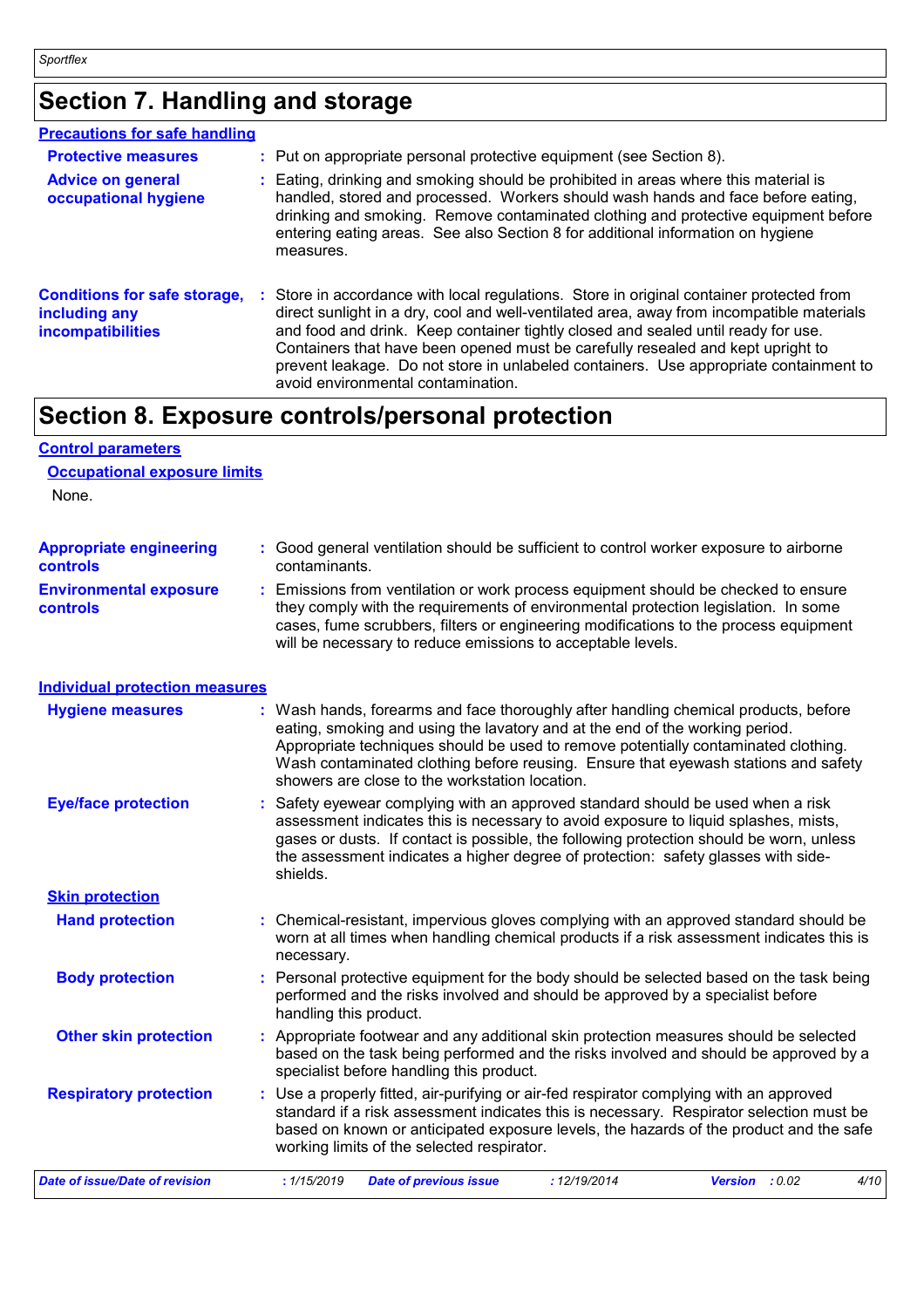## **Section 9. Physical and chemical properties**

| <b>Appearance</b>                                 |                                                                                                                                                 |
|---------------------------------------------------|-------------------------------------------------------------------------------------------------------------------------------------------------|
| <b>Physical state</b>                             | : Liquid                                                                                                                                        |
| <b>Color</b>                                      | : Milky White                                                                                                                                   |
| Odor                                              | : Bland                                                                                                                                         |
| <b>Odor threshold</b>                             | : Not available                                                                                                                                 |
| pH                                                | $: 8.2 \text{ to } 8.6$                                                                                                                         |
| <b>Melting point</b>                              | : $0^{\circ}$ C (32 $^{\circ}$ F)                                                                                                               |
| <b>Boiling point</b>                              | : $100^{\circ}$ C (212 $^{\circ}$ F)                                                                                                            |
| <b>Flash point</b>                                | : Closed cup: $>93.334^{\circ}$ C ( $>200^{\circ}$ F)                                                                                           |
| <b>Evaporation rate</b>                           | : Not available                                                                                                                                 |
| <b>Flammability (solid, gas)</b>                  | : Not available                                                                                                                                 |
| Lower and upper explosive<br>(flammable) limits   | : Not available                                                                                                                                 |
| <b>Vapor pressure</b>                             | $:$ <4 kPa (<30 mm Hg) [room temperature]                                                                                                       |
| <b>Vapor density</b>                              | : <1 [Air = 1]                                                                                                                                  |
| <b>Specific gravity</b>                           | : $1.02$ g/cm <sup>3</sup>                                                                                                                      |
| <b>Solubility</b>                                 | : Not available                                                                                                                                 |
| <b>Partition coefficient: n-</b><br>octanol/water | : Not available                                                                                                                                 |
| <b>Auto-ignition temperature</b>                  | : Not available                                                                                                                                 |
| <b>Viscosity</b>                                  | : Not available                                                                                                                                 |
| <b>VOC content</b>                                | $: 300$ g/l                                                                                                                                     |
|                                                   | VOCs are calculated following the requirements under 40 CFR, Part 59, Subpart C for Consumer Products and Subpart D for Architectural Coatings. |

## **Section 10. Stability and reactivity**

| <b>Reactivity</b>                            | : No specific test data related to reactivity available for this product or its ingredients.              |
|----------------------------------------------|-----------------------------------------------------------------------------------------------------------|
| <b>Chemical stability</b>                    | : The product is stable.                                                                                  |
| <b>Possibility of hazardous</b><br>reactions | : Under normal conditions of storage and use, hazardous reactions will not occur.                         |
| <b>Conditions to avoid</b>                   | : No specific data.                                                                                       |
| Incompatible materials                       | : No specific data.                                                                                       |
| <b>Hazardous decomposition</b><br>products   | : Under normal conditions of storage and use, hazardous decomposition products should<br>not be produced. |

| : 1/15/2019 Date of previous issue | Date of issue/Date of revision |  |  | : 12/19/2014 | <b>Version</b> : 0.02 | 5/10 |
|------------------------------------|--------------------------------|--|--|--------------|-----------------------|------|
|------------------------------------|--------------------------------|--|--|--------------|-----------------------|------|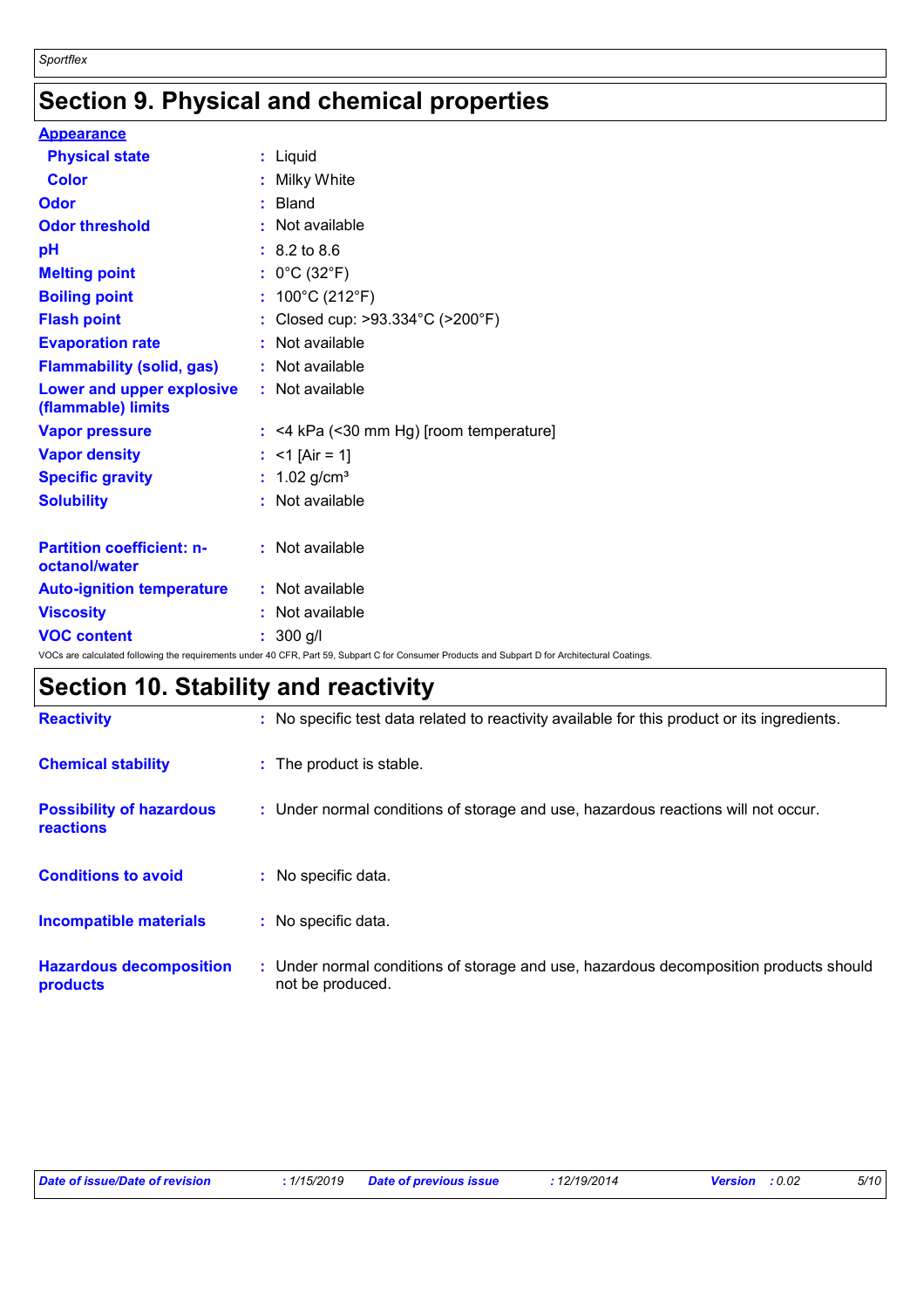## **Section 11. Toxicological information**

## **Information on toxicological effects**

### **Acute toxicity**

| <b>Product/ingredient name</b>            | <b>Result</b>      | <b>Species</b> | <b>Dose</b> | <b>Exposure</b> |
|-------------------------------------------|--------------------|----------------|-------------|-----------------|
| tris(2-butoxyethyl) phosphate   LD50 Oral |                    | Rat            | 3 g/kg      |                 |
| $ 2-(2-methoxyethoxy)$ ethanol            | <b>LD50 Dermal</b> | Rabbit         | 9404 mg/kg  |                 |

### **Irritation/Corrosion**

| <b>Product/ingredient name</b> | <b>Result</b>            | <b>Species</b> | <b>Score</b> | <b>Exposure</b>            | <b>Observation</b> |
|--------------------------------|--------------------------|----------------|--------------|----------------------------|--------------------|
| tris(2-butoxyethyl) phosphate  | Eyes - Mild irritant     | Rabbit         |              | 24 hours 500<br>milligrams | $\blacksquare$     |
|                                | l Skin - Mild irritant   | Rabbit         |              | 24 hours 500<br>milligrams |                    |
| 2-(2-methoxyethoxy)ethanol     | Eyes - Mild irritant     | Rabbit         |              | 24 hours 500<br>milligrams | ٠                  |
|                                | Eyes - Moderate irritant | Rabbit         |              | 500<br>milligrams          | -                  |

## **Sensitization**

Not available

### **Mutagenicity**

Not available

### **Carcinogenicity**

Not available

### **Reproductive toxicity**

Not available

### **Teratogenicity**

Not available

### **Specific target organ toxicity (single exposure)**

Not available

### **Specific target organ toxicity (repeated exposure)**

Not available

## **Aspiration hazard**

Not available

#### **Information on the likely routes of exposure :** Not available

**Potential acute health effects**

| <b>Eye contact</b>  | : No known significant effects or critical hazards. |
|---------------------|-----------------------------------------------------|
| <b>Inhalation</b>   | : No known significant effects or critical hazards. |
| <b>Skin contact</b> | : No known significant effects or critical hazards. |
| <b>Ingestion</b>    | : No known significant effects or critical hazards. |

## **Symptoms related to the physical, chemical and toxicological characteristics**

| <b>Eye contact</b> | : No specific data. |
|--------------------|---------------------|
| <b>Inhalation</b>  | : No specific data. |
|                    |                     |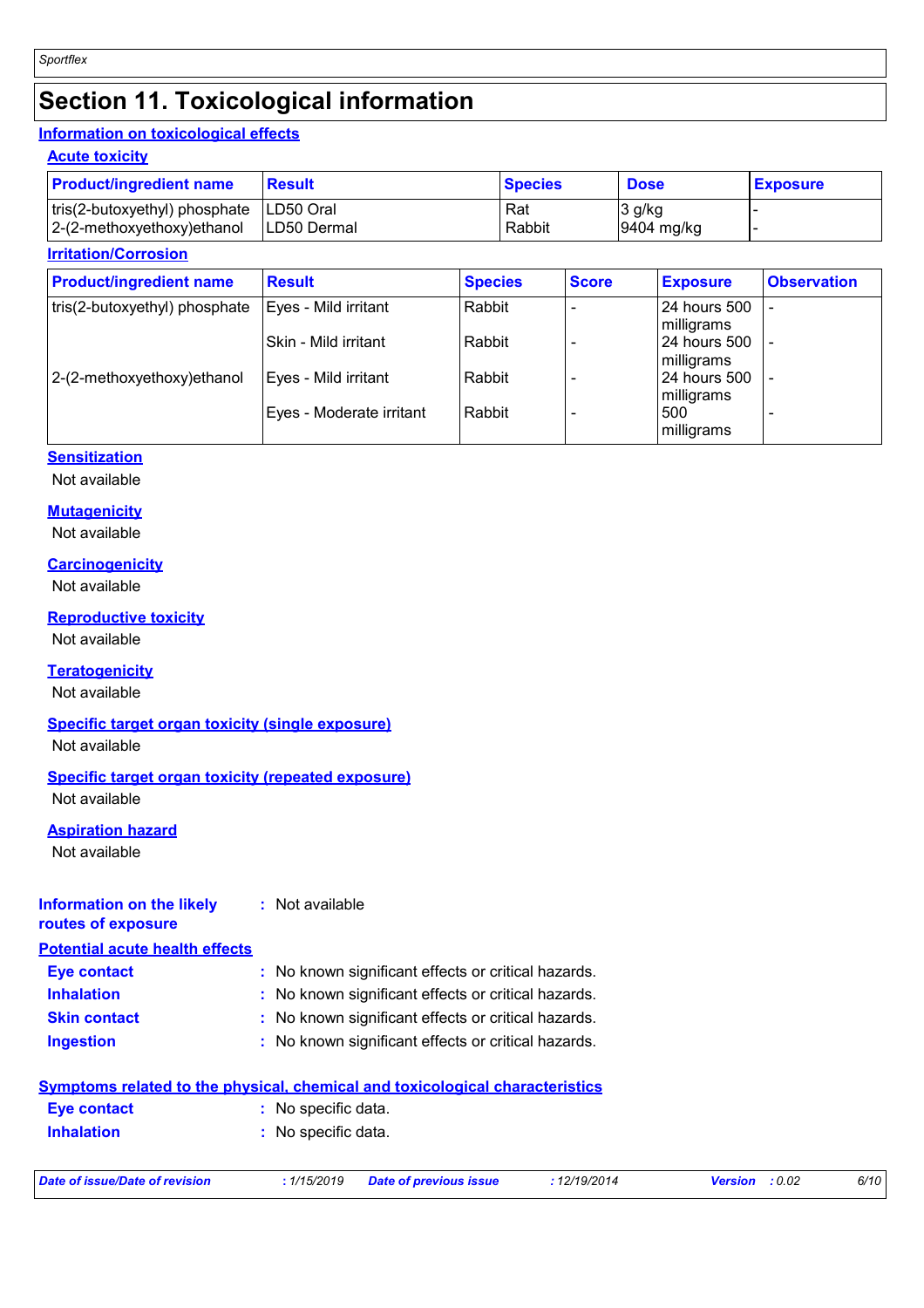## **Section 11. Toxicological information**

| <b>Skin contact</b>                     | : No specific data.                                                                      |
|-----------------------------------------|------------------------------------------------------------------------------------------|
| <b>Ingestion</b>                        | : No specific data.                                                                      |
|                                         |                                                                                          |
|                                         | Delayed and immediate effects and also chronic effects from short and long term exposure |
| <b>Short term exposure</b>              |                                                                                          |
| <b>Potential immediate</b><br>effects   | $:$ Not available                                                                        |
| <b>Potential delayed effects</b>        | : Not available                                                                          |
| <b>Long term exposure</b>               |                                                                                          |
| <b>Potential immediate</b><br>effects   | $:$ Not available                                                                        |
| <b>Potential delayed effects</b>        | : Not available                                                                          |
| <b>Potential chronic health effects</b> |                                                                                          |
| Not available                           |                                                                                          |
| <b>General</b>                          | : No known significant effects or critical hazards.                                      |
| <b>Carcinogenicity</b>                  | : No known significant effects or critical hazards.                                      |
| <b>Mutagenicity</b>                     | : No known significant effects or critical hazards.                                      |
| <b>Teratogenicity</b>                   | : No known significant effects or critical hazards.                                      |
| <b>Developmental effects</b>            | : No known significant effects or critical hazards.                                      |
| <b>Fertility effects</b>                | : No known significant effects or critical hazards.                                      |
|                                         |                                                                                          |

### **Numerical measures of toxicity Acute toxicity estimates**

| <b>ACUTE TOXICITY ESTIMATES</b> |                  |  |  |
|---------------------------------|------------------|--|--|
| <b>Route</b>                    | <b>ATE</b> value |  |  |
| Oral                            | 107516.2 mg/kg   |  |  |

## **Section 12. Ecological information**

**Toxicity**

| <b>Product/ingredient name</b>                               | <b>Result</b>                                                                                         | <b>Species</b>                                                                                    | <b>Exposure</b>                    |
|--------------------------------------------------------------|-------------------------------------------------------------------------------------------------------|---------------------------------------------------------------------------------------------------|------------------------------------|
| tris(2-butoxyethyl) phosphate<br>2-(2-methoxyethoxy) ethanol | Acute LC50 11200 µg/l Fresh water<br>Acute EC50 930 ppm Fresh water<br>Acute LC50 960 ppm Fresh water | <b>Fish - Pimephales promelas</b><br>Daphnia - Daphnia magna<br><b>Fish - Oncorhynchus mykiss</b> | 96 hours<br>148 hours<br>196 hours |

### **Persistence and degradability**

Not available

### **Bioaccumulative potential**

| <b>Product/ingredient name</b>                                               | ⊺LoɑP <sub>ow</sub> | <b>BCF</b> | <b>Potential</b> |
|------------------------------------------------------------------------------|---------------------|------------|------------------|
| $ $ tris(2-butoxyethyl) phosphate $ 3.75 $<br>$ 2-(2-methoxyethoxy)$ ethanol | -0.47               | 5.8        | low<br>low       |

## **Mobility in soil**

| Date of issue/Date of revision | : 1/15/2019 Date of previous issue | 12/19/2014 | <b>Version</b> : 0.02 | 7/10 |
|--------------------------------|------------------------------------|------------|-----------------------|------|
|                                |                                    |            |                       |      |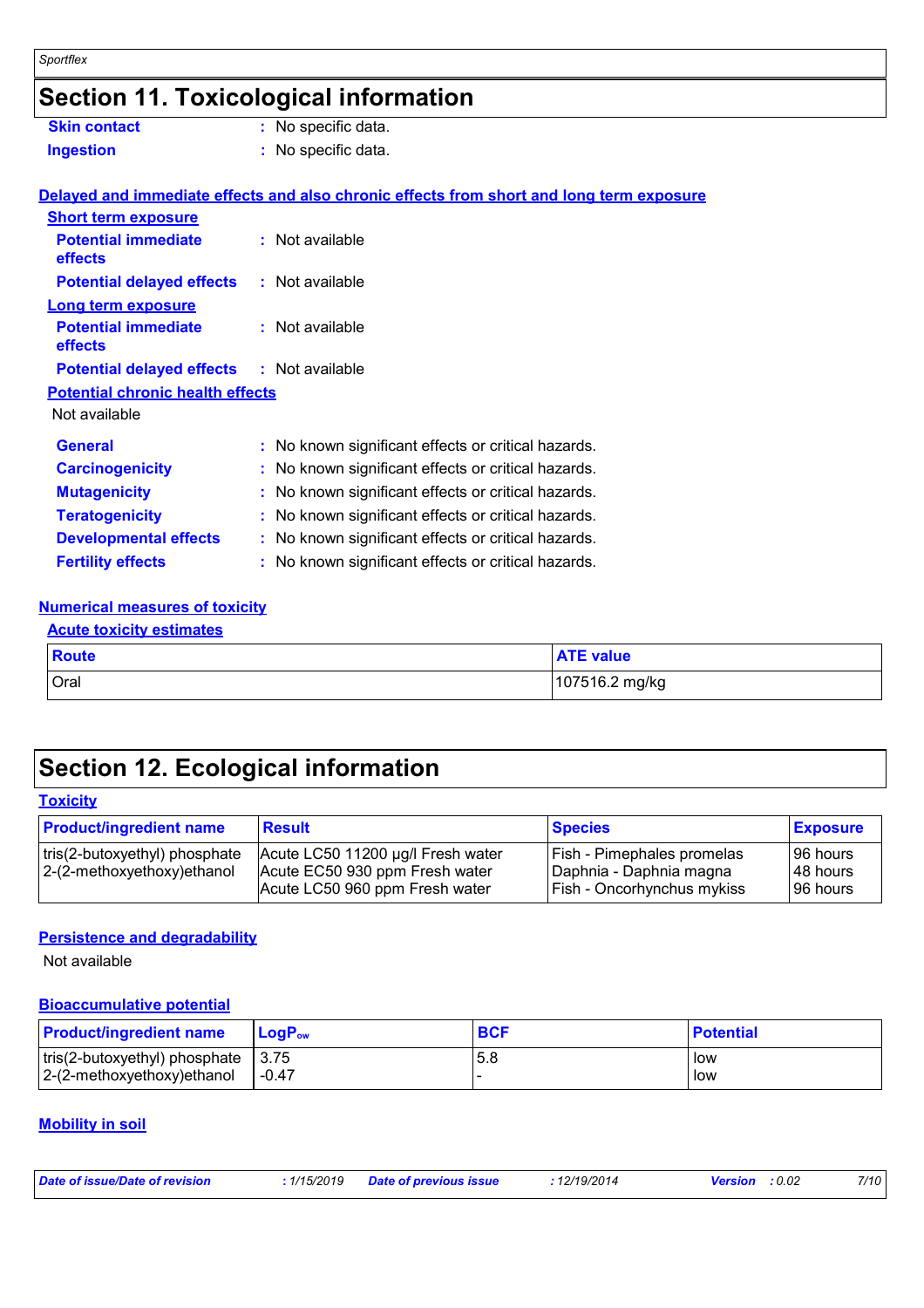## **Section 12. Ecological information**

**Soil/water partition coefficient (KOC)**

**:** Not available

**Other adverse effects :** No known significant effects or critical hazards.

## **Section 13. Disposal considerations**

The generation of waste should be avoided or minimized wherever possible. Disposal of this product, solutions and any by-products should at all times comply with the requirements of environmental protection and waste disposal legislation and any regional local authority requirements. Dispose of surplus and non-recyclable products via a licensed waste disposal contractor. Waste should not be disposed of untreated to the sewer unless fully compliant with the requirements of all authorities with jurisdiction. Waste packaging should be recycled. Incineration or landfill should only be considered when recycling is not feasible. This material and its container must be disposed of in a safe way. Empty containers or liners may retain some product residues. Avoid dispersal of spilled material and runoff and contact with soil, waterways, drains and sewers. **Disposal methods :**

## **Section 14. Transport information**

|                                      | <b>DOT Classification</b> | <b>IMDG</b>   | <b>IATA</b>              |
|--------------------------------------|---------------------------|---------------|--------------------------|
| <b>UN number</b>                     | Not regulated             | Not regulated | Not regulated            |
| <b>UN proper shipping</b><br>name    | $\blacksquare$            |               |                          |
| <b>Transport hazard</b><br>class(es) | $\overline{\phantom{a}}$  | -             |                          |
| <b>Packing group</b>                 | $\blacksquare$            | ۰             | $\overline{\phantom{0}}$ |
| <b>Environmental</b><br>hazards      | No.                       | No.           | No.                      |
| <b>Additional</b><br>information     | $\overline{\phantom{0}}$  | -             |                          |

**Special precautions for user Transport within user's premises:** always transport in closed containers that are **:** upright and secure. Ensure that persons transporting the product know what to do in the event of an accident or spillage.

**Transport in bulk according :** Not available **to Annex II of MARPOL and the IBC Code**

## **Section 15. Regulatory information**

**U.S. Federal regulations : Clean Air Act Section 112 (b) Hazardous Air Pollutants (HAPs) :** Listed **United States inventory (TSCA 8b)**: All components are listed or exempted.

**SARA 311/312**

*Date of issue/Date of revision* **:** *1/15/2019 Date of previous issue : 12/19/2014 Version : 0.02 8/10*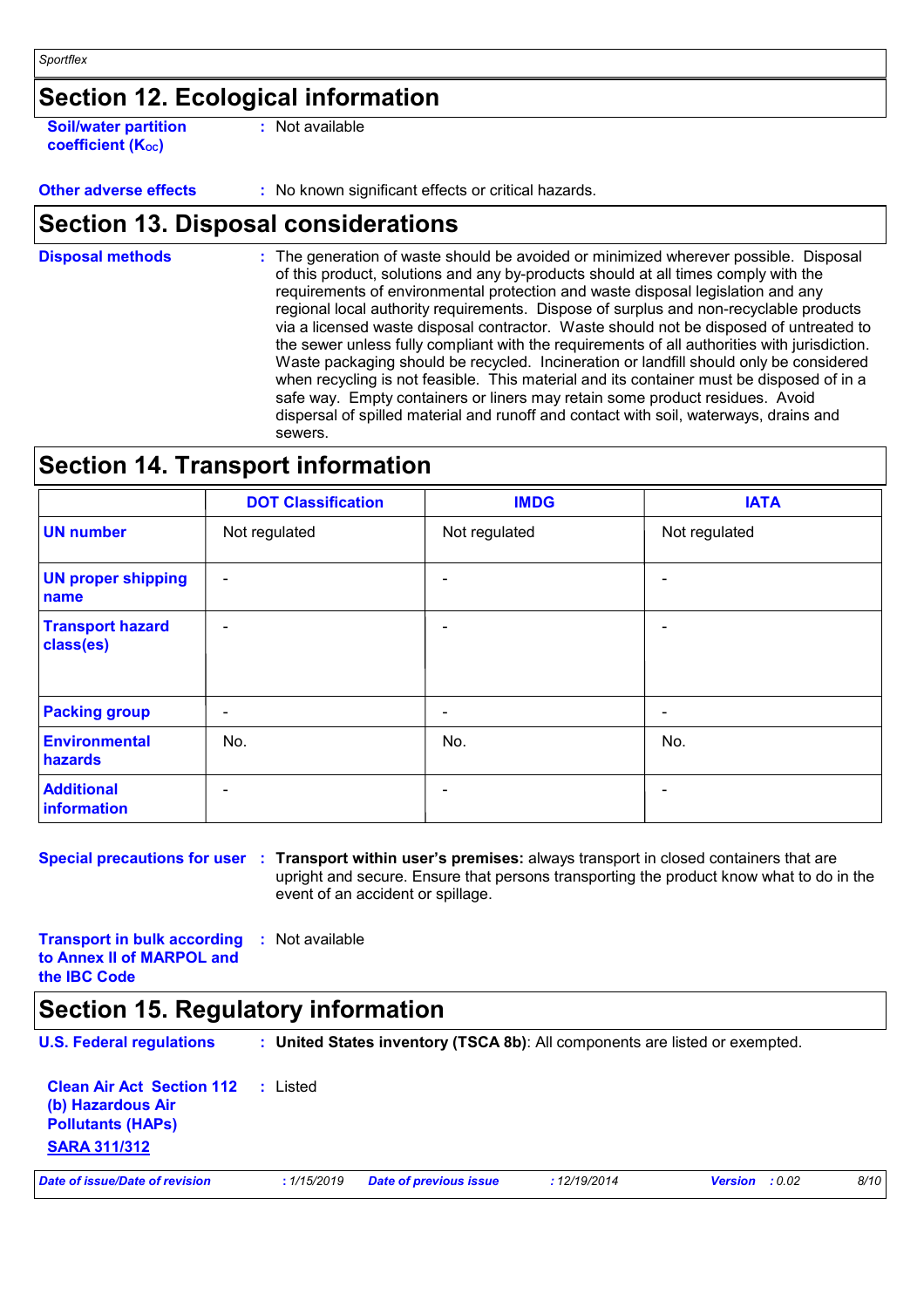## **Section 15. Regulatory information**

### **Classification :** Not applicable

### **Composition/information on ingredients**

| <b>Name</b>                   | $\frac{9}{6}$ | <b>Fire</b> | <b>Sudden</b><br>hazard release of<br><b>pressure</b> | <b>Reactive</b> | Immediate<br>(acute)<br>health<br>hazard | Delayed<br>(chronic)<br>health<br>hazard |
|-------------------------------|---------------|-------------|-------------------------------------------------------|-----------------|------------------------------------------|------------------------------------------|
| tris(2-butoxyethyl) phosphate | - 5           | No.         | No.                                                   | No.             | Yes.                                     | No.                                      |
| 2-(2-methoxyethoxy) ethanol   | - 5           | Yes.        | No.                                                   | No.             | Yes.                                     | No.                                      |

### **SARA 313**

|                                                  | <b>Product name</b>                                       | <b>CAS number</b>           |                    |
|--------------------------------------------------|-----------------------------------------------------------|-----------------------------|--------------------|
| <b>Form R - Reporting</b><br><b>requirements</b> | 2-(2-methoxyethoxy)ethanol<br>2-(2-propoxyethoxy) ethanol | $111 - 77 - 3$<br>6881-94-3 | 2.4<br>10<br>ے ، ا |

SARA 313 notifications must not be detached from the SDS and any copying and redistribution of the SDS shall include copying and redistribution of the notice attached to copies of the SDS subsequently redistributed.

### **State regulations**

## **California Prop. 65**

**WARNING:** This product contains less than 1% of a chemical known to the State of California to cause birth defects or other reproductive harm.

| Ingredient name        | <b>Cancer</b> | <b>Reproductive</b> | No significant risk Max acceptable<br><b>level</b> | <b>dosage</b>                        |
|------------------------|---------------|---------------------|----------------------------------------------------|--------------------------------------|
| N-methyl-2-pyrrolidone | No.           | Yes.                | No.                                                | $3200 \mu g/day$<br>$l$ (inhalation) |

### **International regulations**

**Canada inventory :** All components are listed or exempted.

## **Section 16. Other information**

## **Hazardous Material Information System (U.S.A.)**



**Caution: HMIS® ratings are based on a 0-4 rating scale, with 0 representing minimal hazards or risks, and 4 representing significant hazards or risks. Although HMIS® ratings and the associated label are not required on SDSs or products leaving a facility under 29 CFR 1910.1200, the preparer may choose to provide them. HMIS® ratings are to be used with a fully implemented HMIS® program. HMIS® is a registered trademark and service mark of the American Coatings Association, Inc.**

**The customer is responsible for determining the PPE code for this material. For more information on HMIS® Personal Protective Equipment (PPE) codes, consult the HMIS® Implementation Manual.**

**National Fire Protection Association (U.S.A.)**